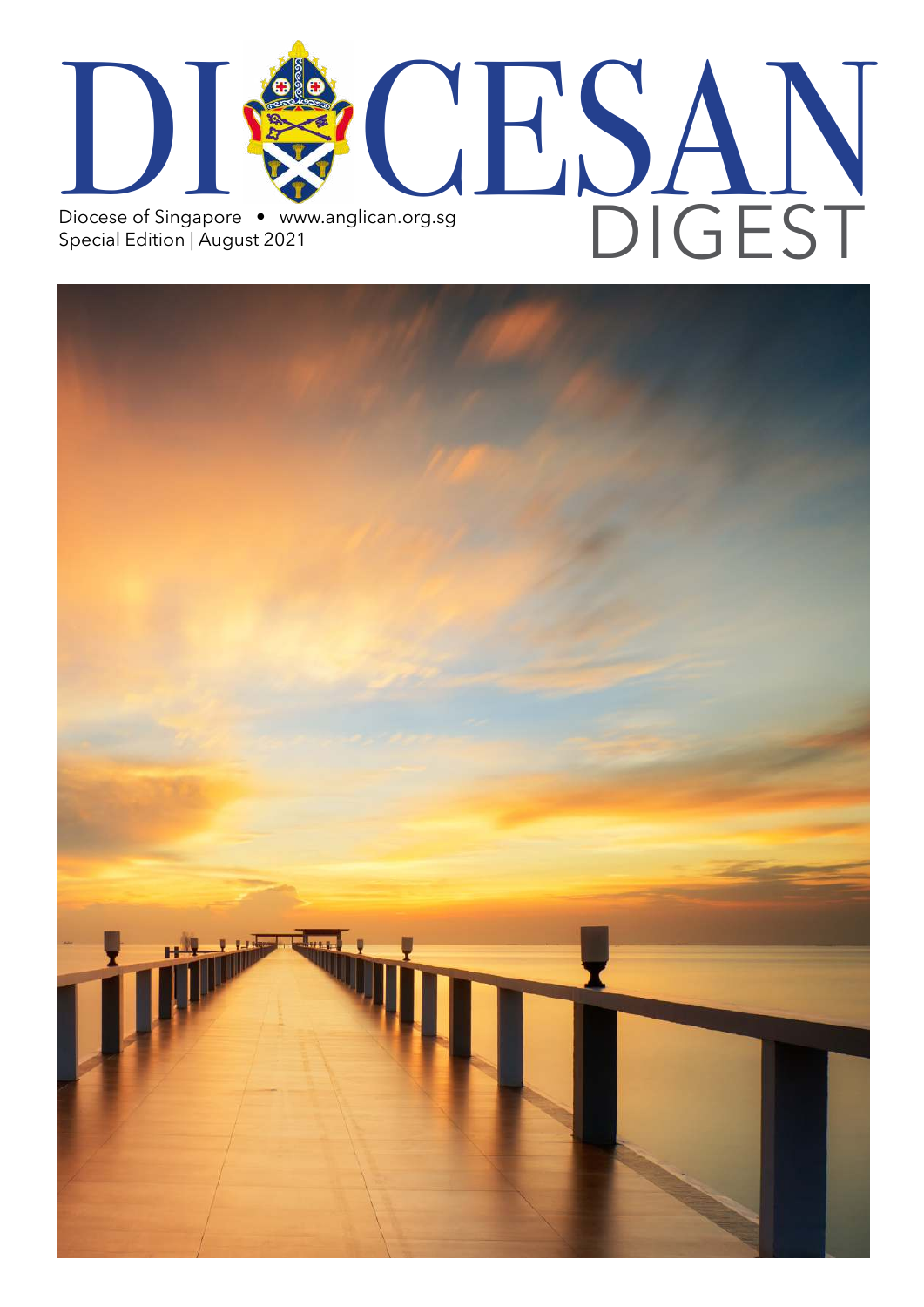

- **Revd Rowan Fairbairn** has been appointed as Missionary Priest to Gereja Anglikan Indonesia with effect from 1 December 2019
- **Canon Terry Wong** has been appointed as Honorary Chaplain to St Andrew's Autism Centre with effect from 1 January 2021
- **Canon Lewis Lew** has been appointed as Honorary Chaplain to CITY Community Services and St Andrew's Adult Home with effect from 1 January 2021
- **Canon Barry Leong** has been appointed as Honorary Chaplain to Anglican Care Centre (Farrer Park) with effect from 1 January 2021
- **Revd Samrerng Thakerngsuk** has been appointed as Deacon to Korat Phisut Logos Centre, Korat, with effect from 1 April 2021
- **Revd Daniel Teo** has been appointed as Honorary Chaplain to Anglican Care Centre (Hougang) and Anglican Care Centre (Yishun) with effect from 1 April 2021
- **Revd Bertram Cheong** has been appointed as Chaplain of St Margaret's Primary School with effect from 1 May 2021
- **Revd Ang Soo Sung** retired on 27 May 2021 after 14 years of service in the Diocese. We thank Revd Ang for his faithful service and pray for God's continued blessings on him and his family in the next phase of life
- **Revd Christopher Ho** has been attached to St Andrew's Cathedral (Mandarin) with effect from 7 June 2021 to 31 August 2022
- **Deaconess June Tan** retired on 15 June 2021 after 31 years of service in the Diocese. We thank Ds June for her faithful service and pray for God's continued blessings on her in the next phase of life
- **Revd Michael Teh** (Vicar, Chapel of the Holy Spirit) has been appointed Acting Vicar of St Peter's Church with effect from 2 July 2021. He will be appointed Vicar of St Peter's Church with effect from 13 September 2021
- **Revd Norman Jones** has been appointed as Acting Vicar of Christ Church, Bangkok with effect from 18 July 2021
- **Mr Ong Chooi Seng** relinquished the exercise of his Holy Orders on 23 July 2021 with immediate effect. He has, with effect from 23 July 2021, been divested of his Holy Orders as Deacon and Priest in the Anglican Church which includes the

Deaneries within the ecclesiastical jurisdiction of the Diocese of Singapore. He has ceased his service with the Diocese of Singapore as at 23 July 2021. All his licenses (chaplain, deacon, priest, vicar) were also revoked. With effect from 23 July 2021, Ong Chooi Seng is no longer permitted to use the title of Reverend and is prohibited from celebrating Holy Communion and exercising any ministry or office of a deacon or priest in the Diocese of Singapore.

- **Revd Tay Hong Ern** (Priest, Church of the Good Shepherd) has been appointed as Priest to St Hilda's Church with effect from 1 August 2021
- **Revd Brandon Loy** (Deacon, St Andrew's Cathedral) has been appointed as Deacon to All Saints' Church with effect from 1 August 2021
- **Revd Choo Cheng Leong** (Deacon, All Saints' Church) has been appointed as Deacon to St Paul's Church with effect from 8 August 2021
- **Revd Wong Ngiam Koy** retired on 7 August 2021 after 14 years of service in the Diocese. We thank Revd Wong for his faithful service and pray for God's continued blessings on him and his family in the next phase of life
- **Revd Vincent Hoon** retired on 20 August 2021 after 32 years of service in the Diocese. We thank Revd Vincent for his faithful service and pray for God's continued blessings on him and his family in the next phase of life
- **Revd Michael Chan** resigned on 31 August 2021. We thank Revd Michael for 11 years of service with the Diocese and pray that God will lead and refresh him for the new season ahead
- R**evd Peter Chen** has been appointed as Acting Vicar of Chapel of the Holy Spirit with effect from 1 September 2021
- **Revd Chang Lubin** will retire on 17 September 2021 after 23 years of service in the Diocese. We thank Revd Chang for his faithful service and pray for God's continued blessings on him and his family in the next phase of life
- **Revd Joel Leow** has been appointed as Priest to Church of Our Saviour with effect from 1 January 2022
- **Revd Ian Chew** has been appointed as Vicar of Church of the Ascension with effect from 1 January 2022
- **Revd Steven Chong** has been appointed as Priest to Church of the Good Shepherd (Mandarin) with effect from 1 January 2022